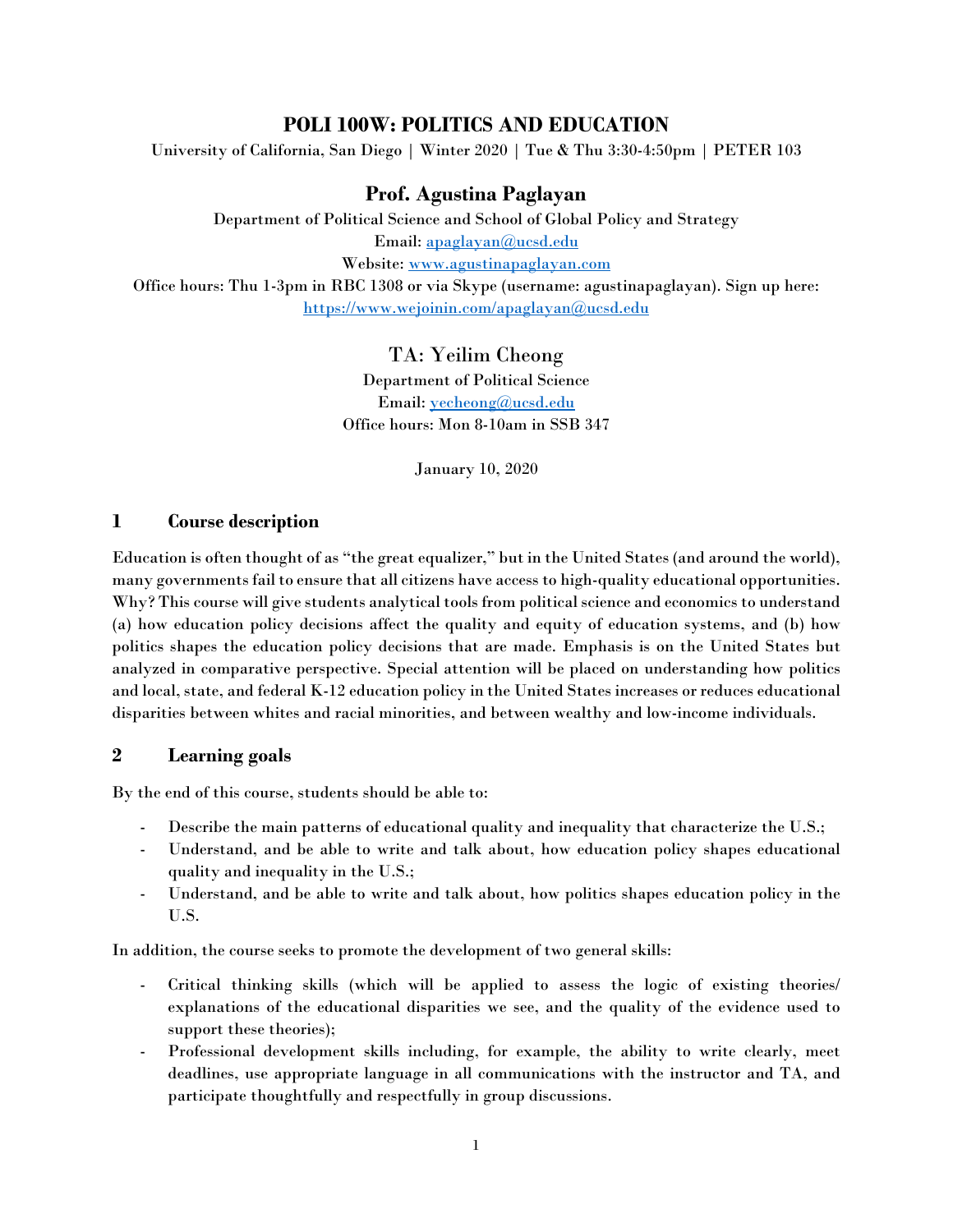#### **3 Expectations and Grading**

**- Readings and class participation (30% of final grade** = 20% for iClicker participation + 10% for thoughtful participation in the discussion of assigned readings). To learn about politics, policy, and education in the U.S., and to develop your ability to talk about this, you will need to (a) carefully read the required readings *before* each class, (b) attend class, and (c) be engaged in class discussions of the readings. Each lecture typically has two or three required readings, including academic articles, newspaper articles, and/or book chapters. Make sure you have read and digested the readings *before* attending class, so you can participate thoughtfully in the discussion. Your participation in class discussions will be graded. Class attendance will be tracked.

Your combined iClicker participation points are worth 20% of the total grade. All you need to do is to answer all questions asked. Every class, you will get either 1 point for iClicker participation (if you answer all questions) or no points (no partial credit will be assigned). You get one "freebie" during the quarter to give you a buffer if you forget to answer a question or miss a class. To get credit for iClicker participation, your iClicker must be registered in Canvas by **January 13**. It is your responsibility to ensure that your iClicker is working well and is appropriately registered to receive course credit. For registration instructions, go to [https://blink.ucsd.edu/faculty/instruction/tech-guide/clickers/before](https://blink.ucsd.edu/faculty/instruction/tech-guide/clickers/before-class/plan-course.html)[class/plan-course.html](https://blink.ucsd.edu/faculty/instruction/tech-guide/clickers/before-class/plan-course.html) and scroll down to "How to register your clicker in Canvas." Support for iClickers is provided at the Service Desk located on the first floor of the Applied Physics and Mathematics building. You can purchase new or used iClickers at the UCSD Bookstore (which also buys back used iClickers), or on Amazon.

The degree to which you participate thoughtfully in class discussions of the readings will be worth another 10% of your total grade.

**- Midterm Exam (25%)**. The midterm will take place on **February 6** during class and will cover everything we have seen before that day. The exam will include multiple choice questions and conceptual questions with short-paragraph responses. The midterm will not be rescheduled except for students who show proof of illness or experience a death or serious illness in the immediate family. Please don't kill any relatives during midterms week. Lying constitutes a violation of academic honesty (see **section 4**).

**- In-class exercise (10% = 5% individual component + 5% group component)**: The in-class exercise will take place on **March 5**. The exercise will involve writing an Op-Ed based on what you have learnt in the course up to that point. More details will be provided the week before the exercise takes place. Your ability to do well in this exercise will depend on whether you have attended all classes and done all the required readings.

**- Final Exam (35%)**. The final exam will take place on **March 17 from 3 to 6pm**. The exam will be cumulative (i.e., you will be tested on material covered throughout the entire quarter, not just after the midterm). It will include multiple choice questions, short answer questions, and two essay questions (a list of possible essay questions will be distributed by the end of week 9 giving you the opportunity to prepare in advance). The final exam will not be rescheduled except for students who show proof of illness or experience a death or serious illness in the immediate family. Please don't kill any relatives during exams week. Lying constitutes a violation of academic honesty (see **section 4**).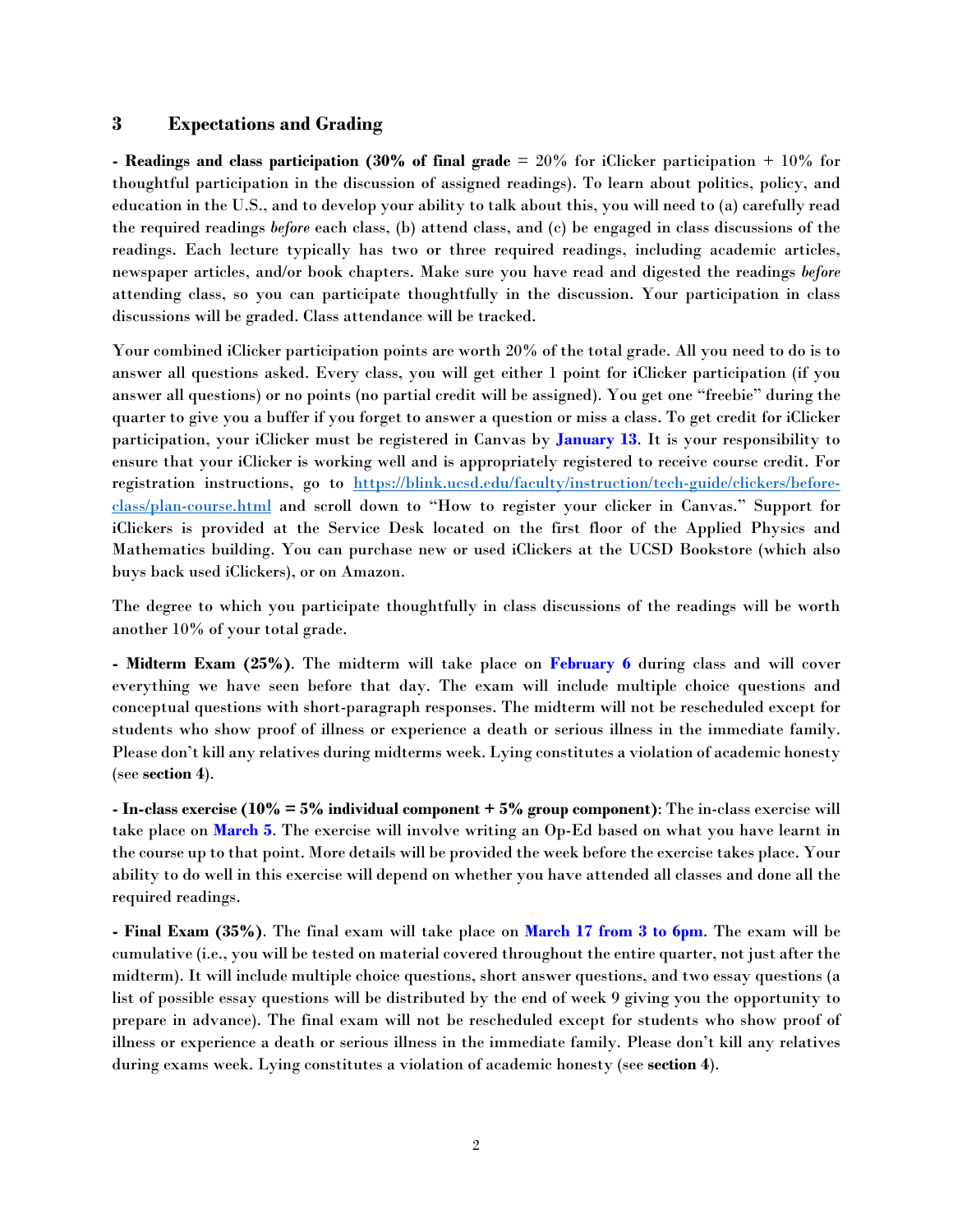**Contesting a grade**. I hope there will be no reason to contest a grade. If you strongly feel that your grade on an exam or assignment does not reflect the quality of your work, though, you may appeal through the following procedure: Write a one-page, single-spaced memo that explains, in as much detail as possible, why you think you should have received a different grade. Email me your memo, your graded assignment, and a letter in which you formally request a re-grade. I will reevaluate the work and assign a new grade, which may be higher, lower, or identical to the one you originally received. This new grade will be final. Grade complaints will not be entertained beyond seven calendar days after an assignment or exam has been returned graded to you.

# **4 Academic honesty**

All suspected cases of plagiarism, cheating, lying, or other violations of academic integrity standards will be referred to the Office of Academic Integrity. Any violation of UCSD's academic honesty policy for which a student is found responsible will be considered grounds for failing the course. You are expected to be the sole author of all your work, and to properly attribute ideas, quotations, and sources. If you are unsure how to do this, please come to office hours or ask in class. If you are unsure what constitutes plagiarism, cheating, or other violations, please see UCSD's [academic honesty policy.](http://academicintegrity.ucsd.edu/)

# **5 Electronics policy**

Laptops, tablets, phones, digital recorders, and other electronic devices are not allowed in class, except for students who provide an updated AFA letter (see **section 6**). The research to date is [unambiguous:](https://www.nytimes.com/2017/11/22/business/laptops-not-during-lecture-or-meeting.html) (a) students tend to learn less and do worse in exams when they use laptops during lectures; and, crucially, (b) laptop use by one student harms the learning of students around them. Students who use electronics in class will lose their participation points for that class.

## **6 Requesting accommodations**

Students requesting accommodations for this course must provide a current Authorization for Accommodation (AFA) letter issued by the Office for Students with Disabilities (OSD) which is located in University Center 202 behind Center Hall. Students are required to present their AFA letters to faculty (please make arrangements to contact me privately) and to the OSD Liaison in the Department of Political Science, Joanna Peralta. Please connect with Ms. Peralta via in-person advising (SSB 301) or the Virtual Advising Center as soon as possible so that accommodations may be arranged in advance. Contact the OSD for further information:  $858.534.4382$  (phone);  $\text{osd@ucsd.edu}$  $\text{osd@ucsd.edu}$  $\text{osd@ucsd.edu}$  (email); [http://disabilities.ucsd.edu](http://disabilities.ucsd.edu/) (website).

# **7 Email policy**

We will reply to emails within two business days.

## **8 Other**

By Wednesday, January 8 at 11:59pm, send both the instructor and the TA an email where you include the following information: your full name, year (e.g., junior, senior), major (if declared), minor (if you have one), where you attended school (name of the school district and state), and any questions you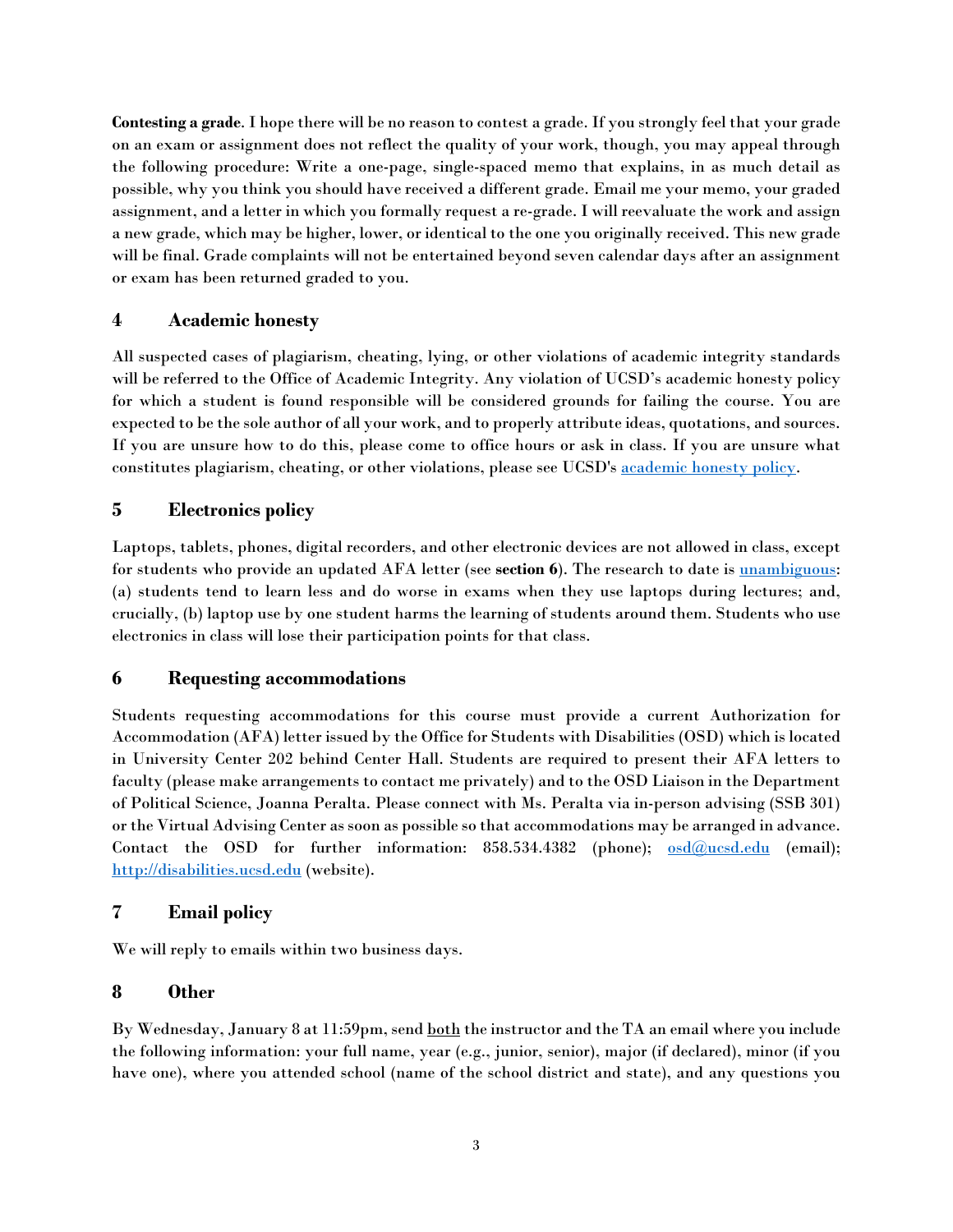have about the syllabus (or simply state "I don't have any questions about the syllabus"). The subject of your email should be "I read the syllabus carefully."

# **9 Schedule and required readings**

This section provides an outline of the topic, motivating questions, and list of required readings for each class. (Recommended readings are also listed for those interested in reading more about a particular topic; we will cover some of these during lecture.) We will likely update the schedule throughout the quarter so stay tuned; we will use Canvas announcements to let you know if a revised syllabus has been posted.

All journal articles should be downloadable through the links provided below, which are accessible to UCSD users. If you have trouble with a link, you have the full citation information to find the article via Google Scholar. A few readings (book chapters) will be made available via Canvas.

## **WEEK 1**

## **Jan-7 Introduction**

*Course overview, learning goals, expectations, and motivating questions: (1) What are the patterns of educational quality and inequality in the U.S.? (2) How do education policies affect these patterns? (3) How does politics shape education policy?*

-- No required reading. --

# **PART I: Educational Quality and Inequality in the U.S.: The Patterns**

### **Jan-9 What should education systems do, and how can we measure if they are doing this?**

*Motivating questions: What are the goals of education systems? How do we measure education systems' quality? What are the advantages and disadvantages of using test scores to measure educational quality?* 

Required readings (3):

Course Syllabus.

Brighouse, Harry. 2009. "Moral and Political Aims of Education." *The Oxford Handbook of Philosophy of Education*. [Canvas]

Koretz, Daniel. 2017. *The Testing Charade: Pretending to Make Schools Better*. University of Chicago Press. Chapters 1 and 2. [Canvas]

Recommended:

"Has K-12 education fallen for a testing charade?" American Institutes for Research, recorded debate. <https://www.youtube.com/watch?v=VBCR0oWOfjI>

Koretz, Daniel. 2017. *The Testing Charade: Pretending to Make Schools Better*. University of Chicago Press. Chapters 3-6. [Canvas]

Badger, Emily, and Kevin Quealy. 2017. "How Effective Is Your School District? A New Measure Shows Where Students Learn the Most." *The Upshot (New York Times)*. [\[link\]](https://www.nytimes.com/interactive/2017/12/05/upshot/a-better-way-to-compare-public-schools.html)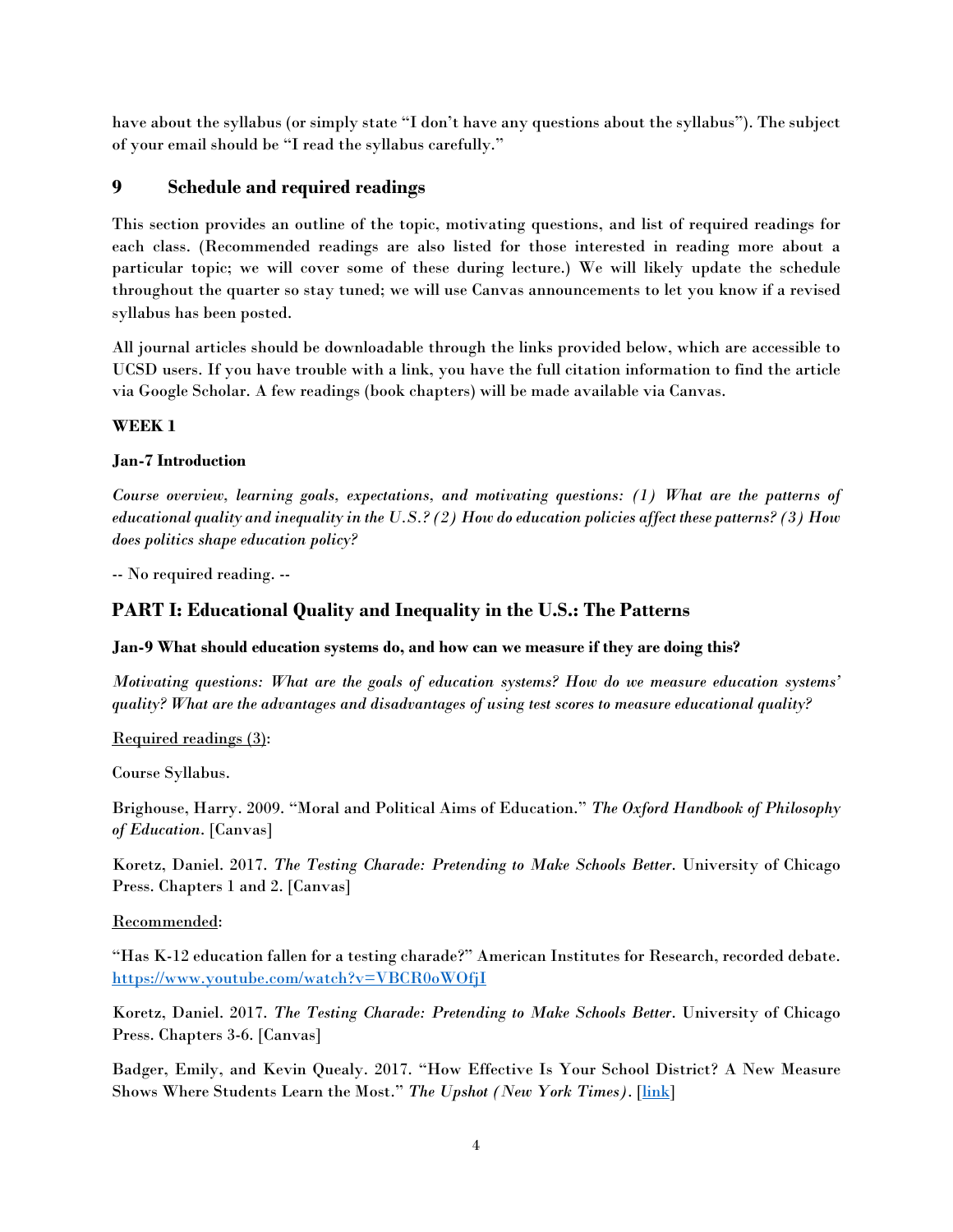#### **WEEK 2**

#### **Jan-14 Educational patterns in comparative perspective**

*Motivating questions: How does educational attainment and the income achievement gap in the U.S. compare to other developed countries? How does educational attainment compare across U.S. states? How does educational attainment compare between white children and children from racial minorities in the U.S.? How does educational attainment compare between high- and low-income children in the U.S.? How have the racial and socioeconomic achievement gaps in the U.S. changed over time?*

### Required readings (3):

OECD. 2011. "Viewing Education in the United States through the Prism of PISA." Chapter 2 (read only pages 25-38) in *Strong Performers and Successful. Reformers in Education Lessons from PISA for the United States*. [\[link\]](https://www.oecd.org/pisa/46623978.pdf)

Duncan, Greg, and Richard Murnane. 2011. "Introduction: The American Dream, Then and Now." Chapter 1 in *Whither opportunity*? *Rising Inequality, Schools, and Children's Life Chances*, edited by Greg Duncan and Richard Murnane. Russell Sage Foundation. [Canvas]

Reardon, Sean. 2011. "The widening academic achievement gap between the rich and the poor: New evidence and possible explanations." Chapter 5 in *Whither opportunity*? *Rising Inequality, Schools, and Children's Life Chances*, edited by Greg Duncan and Richard Murnane. Russell Sage Foundation. [\[link\]](https://cepa.stanford.edu/sites/default/files/reardon%20whither%20opportunity%20-%20chapter%205.pdf)

#### Recommended:

Chetty, Raj, Nathaniel Hendren, Patrick Kline, and Emmanuel Saez. 2014. "Where is the land of opportunity? The geography of intergenerational mobility in the United States." *The Quarterly Journal of Economics* 129(4): 1553-1623. [\[link\]](https://watermark.silverchair.com/qju022.pdf?token=AQECAHi208BE49Ooan9kkhW_Ercy7Dm3ZL_9Cf3qfKAc485ysgAAAk0wggJJBgkqhkiG9w0BBwagggI6MIICNgIBADCCAi8GCSqGSIb3DQEHATAeBglghkgBZQMEAS4wEQQM40LuBBdnLIR2j_sPAgEQgIICAKW_Hhpv7-g10Fc4T8KUPNZ7b1Yc8ewEpRQaCjGffHdxODTCAZR54eQq5XPCJkWQKXTpw1pjASU2IM9c0uJKsuHkcKbrfBw9g0wBlVrqLJ5pV72tubFPL6rqezX_DRZ6CfHmeublDCnr1egAfqtVWvAZW1iBt_U9f_c7_X8BP-VO5z3XVT5LK1XYlNKC2lKUNxnqrSOBIIvhBcFcW5Tm9zFsIBhmL37PHRragKwqydeJ45Ul9lY3zU0oUXL3XzK74-ZZYesJighrkJF29vcZXawGgplJDuPnCpVFkzxpie7O9raaFkci1CnTaQ_9MV6kN3QAYZ1XlCE5lVxWZAOoqqMqm2q9elGypvFYKlpIgtBZxKocat1jjyZUnr38xbTguuSrGM8jMhDx8oHsmWhMe3bytx9NWwuISxHrlRvrSxxA9YoVPOpMtVrUnpbEHP5p97MLWTene2I8xnBBRL8cEXEitsMcwm3EzkBfKDiVxINgqampeePWz24D_HgPoK_IilInt7EOFkaxAQNzFi3hZb_yu7p62jXyjN4PSROgQvKKDPZcv_kda3JI3fV9BCth_GIXgPkJQalu7jALVPv4rzeOn56ZL7jwzPcdglASaMUHzmM4kHaUEoYG3z-YvT5NKYPB-CQwVzYQOeAR5w0lyJdHFgpEbqR-IM9naTUl3qqW)

Badger, Emily, Claire Cain Miller, Adam Pearce, and Kevin Quealy. 2018. "Extensive Data Shows Punishing Reach of Racism for Black Boys." *The Upshot (New York Times)*. [\[link\]](https://www.nytimes.com/interactive/2018/03/19/upshot/race-class-white-and-black-men.html)

Badger, Emily, and Quoctrung Bui. 2018. "Detailed Maps Show How Neighborhoods Shape Children for Life." *The Upshot (New York Times)*. [\[link\]](https://www.nytimes.com/2018/10/01/upshot/maps-neighborhoods-shape-child-poverty.html)

Chmielewski, Anna, and Sean Reardon. 2016. "Patterns of Cross-National Variation in the Association Between Income and Academic Achievement." *AERA Open* 2(3): 1-27.

Chingos, Matt. 2015. "Breaking the Curve: Promises and Pitfalls of Using NAEP Data to Assess the State Role in Student Achievement." Washington, DC: The Urban Institute. [\[link\]](https://www.urban.org/sites/default/files/publication/72411/2000484-breaking-the-curve-promises-and-pitfalls-of-using-naep-data-to-assess-the-state-role-in-student-achievement.pdf)

Hansen, Michael, Elizabeth Levesque, Jon Valant, and Diana Quintero. 2018. *The 2018 Brown Center Report on American Education: How Well are American Students Learning?* Washington, DC: Brookings. [\[link\]](https://www.brookings.edu/multi-chapter-report/the-2018-brown-center-report-on-american-education/)

**Jan-16 Educational Patterns in Comparative Perspective (cont.)**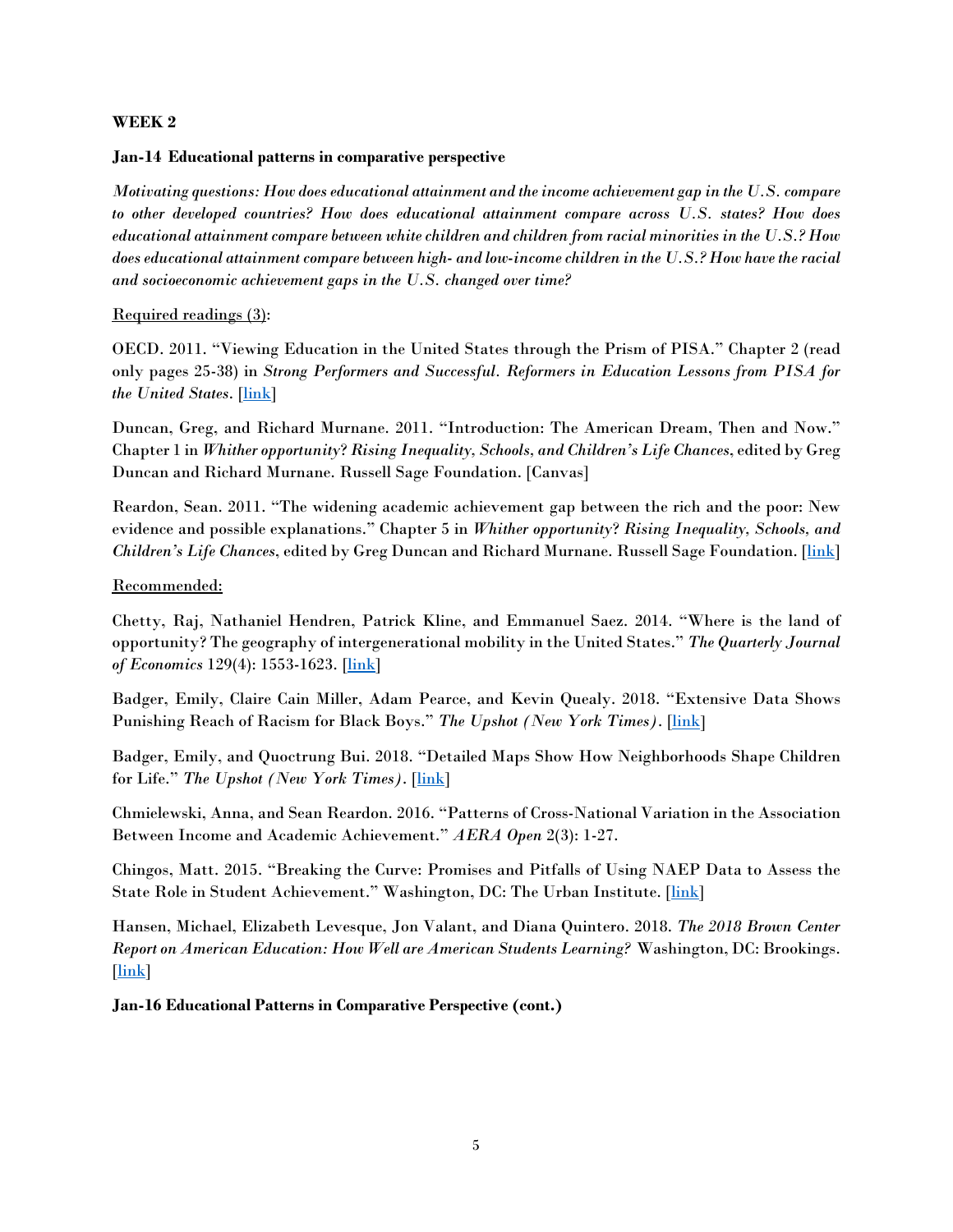# **PART II: How Education Policy Shapes Educational Quality and Inequality in the U.S.**

#### **WEEK 3**

#### **Jan-21 A Primer on Causal Inference**

*Motivating questions: What are the difficulties that we face when trying to demonstrate that an education policy, program, or intervention affects student achievement, or when trying to demonstrate that a political actor influences education policy choices? What are some common statistical techniques that researchers use to estimate the counterfactual and, with that, the impact of a variable X on an outcome Y?*

-- No required reading. --

#### **Jan-23 Basics of U.S. Schooling: Governance**

*Motivating questions: How is the authority to make education policy decisions (e.g., the content of the curriculum, how to compensate teachers, how much money to devote to education, etc.) distributed across school districts, state governments, and the federal government? How does this pattern of authority compare to how education policy is made in other countries? What are the consequences of the distribution of education policymaking authority for educational inequality?*

#### Required readings (2):

McGuinn, Patrick, and Paul Manna. 2013. "Education Governance in America: Who Leads When Everyone Is in Charge?" Chapter 1 in *Education Governance for the Twenty-First Century: Overcoming the Structural Barriers to School Reform*, edited by Paul Manna and Patrick McGuinn. Brookings Institution Press. [Canvas]

Vergari, Sandra. 2013. "Education Governance in Canada and the United States." Chapter 11 in *Education Governance for the Twenty-First Century: Overcoming the Structural Barriers to School Reform*, edited by Paul Manna and Patrick McGuinn. Brookings Institution Press. [Canvas]

#### Recommended:

Chmielewski, Anna, and Sean Reardon. 2016. "Patterns of Cross-National Variation in the Association Between Income and Academic Achievement." *AERA Open* 2(3): 1-27.

Mintrom, Michael, and Richard Walley. 2013. "Education Governance in Comparative Perspective." Chapter 12 in *Education Governance for the Twenty-First Century: Overcoming the Structural Barriers to School Reform*, edited by Paul Manna and Patrick McGuinn. Brookings Institution Press.

#### **WEEK 4**

#### **Jan-28 Basics of U.S. Schooling: Funding**

*Motivating questions: How much money is spent on public schools in the U.S.? Where does this money come from? Does the amount of money that governments spend on education affect the quality and equity of education? Does the composition of education funding (from federal, state and local sources) affect educational inequality between racial and/or socioeconomic groups? What specific policies have been put in place to reduce inequality in education spending levels between high- and low-income school districts, and*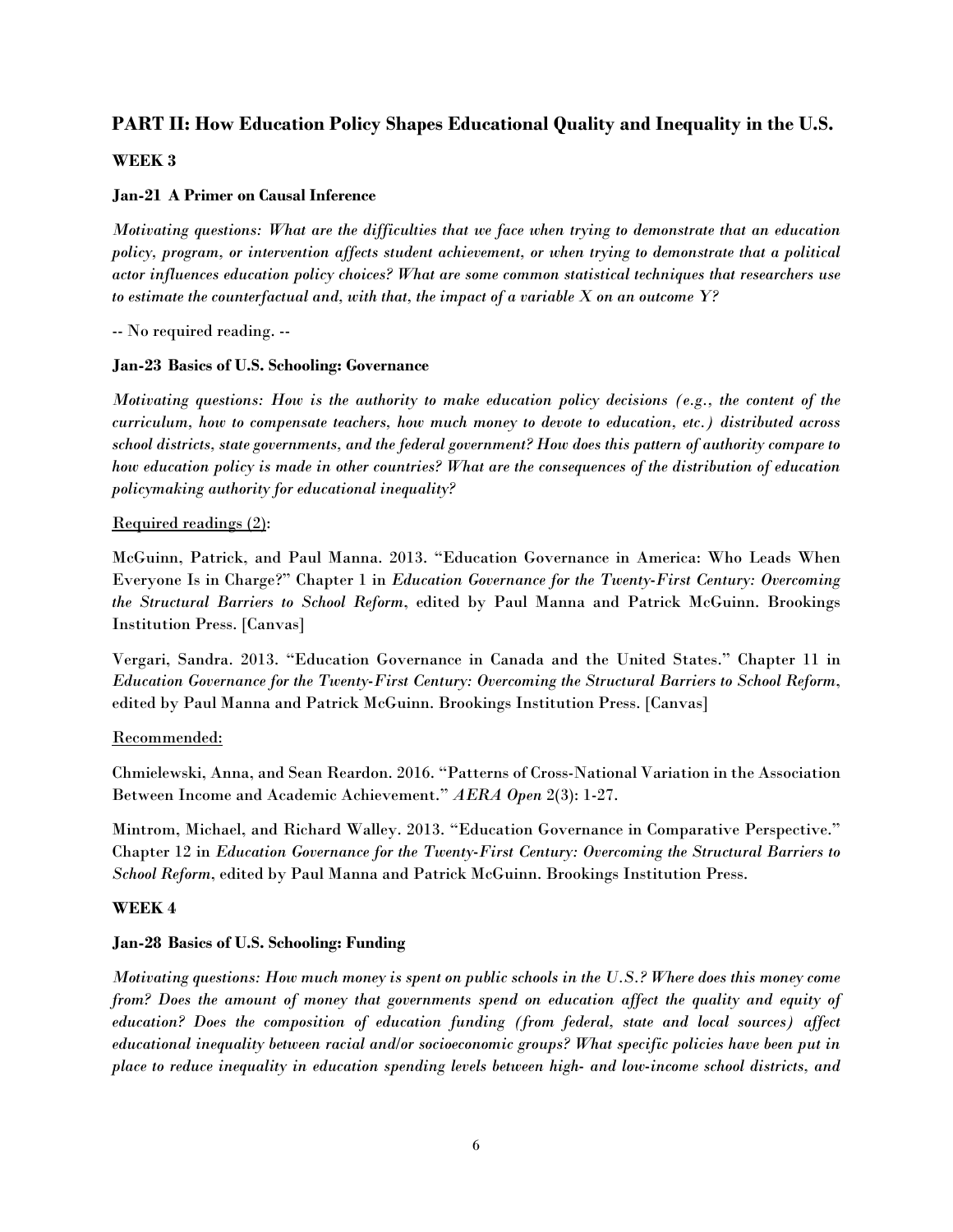*between wealthier and poorer states? Have these policies helped improve the quality and equity of public schools?* 

### Required readings (2):

Chingos, Matt, and Kristin Blagg. 2017. "Making Sense of State School Funding Policy." The Urban Institute. [\[link\]](https://www.urban.org/research/publication/making-sense-state-school-funding-policy/view/full_report)

Lafortune, Julien, Jesse Rothstein, and Diane Whitmore Schanzenbach. 2018. "School Finance Reform and the Distribution of Student Achievement." *American Economic Journal: Applied Economics* 10(2):  $1-26.$  [ $\ln k$ ]

## Recommended:

Jackson, C. Kirabo. 2018. "Does School Spending Matter? The New Literature on an Old Question." Working Paper. [\[link\]](https://works.bepress.com/c_kirabo_jackson/38/)

Candelaria, Christopher, and Kenneth Shores. 2017. "Court-Ordered Finance Reforms in the Adequacy Era: Heterogenous Causal Effects and Sensitivity." *Education Financial and Policy*. [\[link\]](https://www.mitpressjournals.org/doi/abs/10.1162/EDFP_a_00236)

## **Jan-30 Basics of U.S. Schooling: Teachers**

*Motivating questions: How are teachers recruited, trained, and compensated in the U.S. compared to other countries? How do teacher policies vary across states? What policies enhance, and which ones hinder, school districts' ability to attract and retain talented teachers?*

## Required reading (2):

Jacob, Brian. 2007. "The Challenges of Staffing Urban Schools with Effective Teachers." *The Future*  of Children. Princeton-Brookings. [\[link\]](https://files.eric.ed.gov/fulltext/EJ795883.pdf)

OECD. 2011. "Ontario, Canada: Reform to Support High Achievement in a Diverse Context." Chapter 3 in *Strong Performers and Successful. Reformers in Education Lessons from PISA for the United States*. [\[link\]](https://www.oecd.org/pisa/46623978.pdf)

### Recommended:

Haskins, Ron, and Susanna Loeb. 2007. "A Plan to Improve the Quality of Teaching in American Schools." *The Future of Children*. Princeton-Brookings. [\[link\]](https://www.brookings.edu/wp-content/uploads/2016/06/spring_childrenfamilies_haskins.pdf)

### **WEEK 5**

### **Feb-4 The role of desegregation policies**

*Motivating questions: What states and districts were most likely to implement school desegregation plans during the 1960s and 70s? How did court-ordered desegregation affect the level of school funding and the educational attainment of African-Americans? Is a court order alone sufficient to induce districts to desegregate?* 

### Required readings (3):

Cascio, Elizabeth, Nora Gordon, Ethan Lewis, and Sarah Reber. 2008. "From Brown to Busing." *Journal of Urban Economics* 64(2): 296-325. [\[link\]](https://ac.els-cdn.com/S0094119008000053/1-s2.0-S0094119008000053-main.pdf?_tid=e99b1199-6028-4cef-aaf3-7f9cafec893f&acdnat=1541704606_31b17b1532044975961afdaddd1b1950)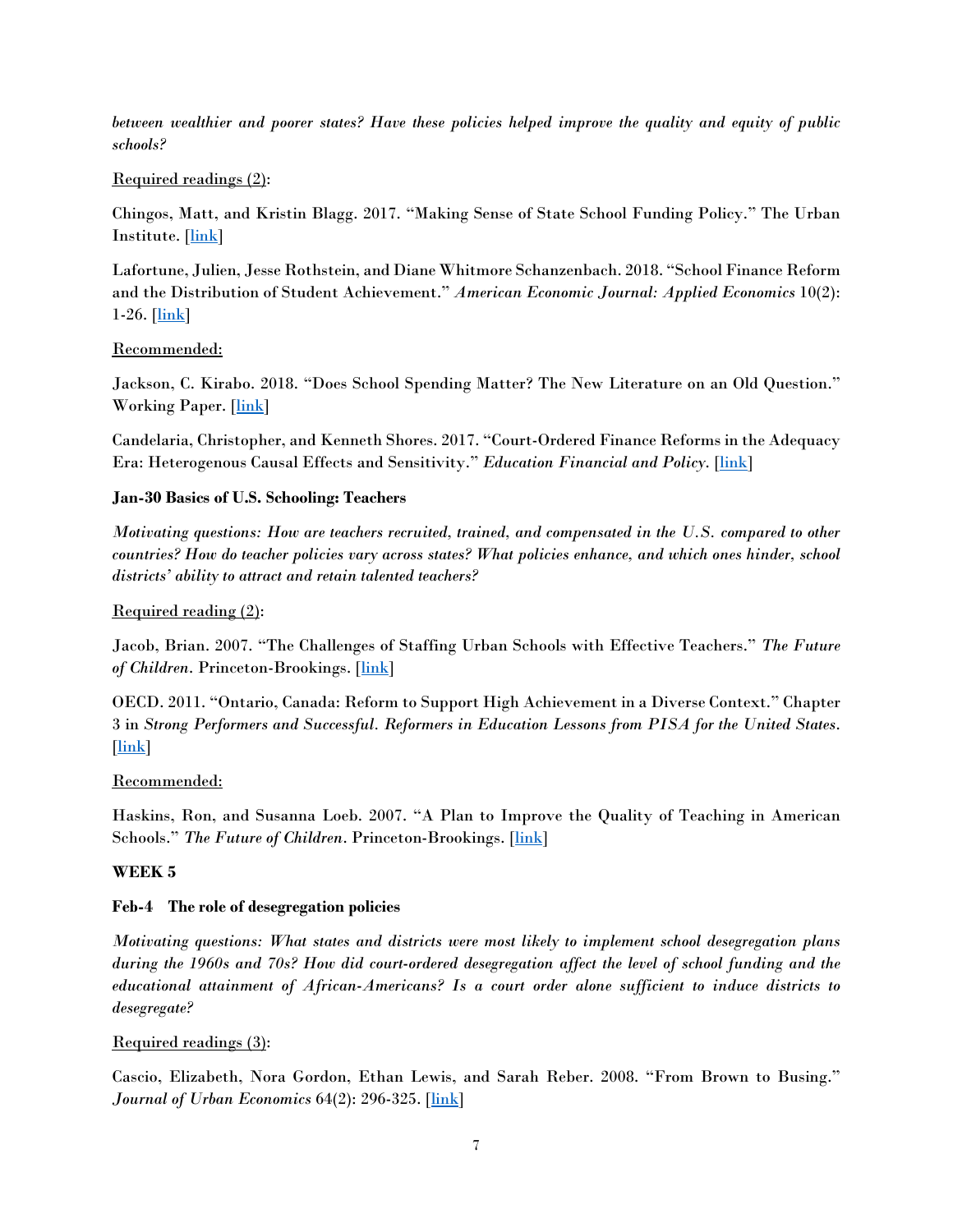Reber, Sarah. 2010. "School desegregation and educational attainment for blacks." *Journal of Human Resources* 45(4): 893-914. [\[link\]](http://jhr.uwpress.org/content/45/4/893.full.pdf?casa_token=kCUpMSNLdg4AAAAA:OJSWSwUinwui_KoBxkulLrmg6TDDXiOmLRFBxM9nZBqY6SEMvgX3l0eyd3YSF708aRVb-eB7)

Reardon, S.F., Grewal, E.T., Kalogrides, D. and E. Greenberg. 2012. "Brown Fades: The End of Court-Ordered School Desegregation and the Resegregation of American Public Schools." *Journal of Policy Analysis and Management* 31(4): 876-904. [\[link\]](https://onlinelibrary.wiley.com/doi/pdf/10.1002/pam.21649)

### Recommended:

Reber, Sarah. 2005. "Court-ordered desegregation successes and failures integrating American schools since Brown versus Board of Education." *Journal of Human Resources* 40(3): 559-590. [\[link\]](http://jhr.uwpress.org/content/XL/3/559.full.pdf?casa_token=kn3FTjv0XL8AAAAA:SrDQ39-0uoMg3EGmFHjN_TwxiHrbA-lSaEFK9Nykk-sfbLUYASt8QgWOmTsBcVyA3Jg-l8Sm)

Cascio, Elizabeth, Nora Gordon, Ethan Lewis, and Sarah Reber. 2010. "Paying for Progress: Conditional Grants and the Desegregation of Southern Public Schools." *Quarterly Journal of Economics*  $125(1): 445-482.$  [\[link\]](https://watermark.silverchair.com/125-1-445.pdf?token=AQECAHi208BE49Ooan9kkhW_Ercy7Dm3ZL_9Cf3qfKAc485ysgAAAlkwggJVBgkqhkiG9w0BBwagggJGMIICQgIBADCCAjsGCSqGSIb3DQEHATAeBglghkgBZQMEAS4wEQQMtPv8PH5x--kA4TlZAgEQgIICDD0YjwCB422ngq5eeqSKnDZgIcWf9xrLkSsjVpzd8_alXCV2E4wn7MktU6sYPy7L1mhnNWcTmWNIvKLFVjCHbJCzK7XIqFGK7LKC2moIVAWglJhCnZQwsiAz5sajEvHuj9uLj01Pjyn8-3rFov9r_UG3k9H4Z4wnQw6nk_tkwPrGA-ijinPFrKe3sGM3e6gl9demzZQ0XJuDTO7gW_oF0sUdngHIRAyeiQWf6pyShlxnRWf6MkiedWDTGV0BlUQZi7mG4M9yk7uw1tgU0NYyjSU94vk1bfsg741kIipCqiUE7fmyxTXCd5DWex9fgx_ih7DVbmTqp0EN7-GVfsUPqZiU_UUBXWsVtWcWbxzu-pAEZY5Ym-LwWiqTu-5nBRJTS_bw-cVyFoalxHjQvfbwb3BklBzsK1P0LLq7x72KsYGZM5MpbK8ZQjElc8aieuHVhuXghz4qsE3VMcZNBUgHUWtap9s21ZsKt_uM_hfFVzCivfSt_KEjmoygq5qhJO2MVM9XmrLLE-L2HkOXuB-twURRJ0FIT1yqB0ogwPwOjPTzRJEfZtRh_TK5r5EqCzRmoASzShDINIZ6b6vprsIk9Y2FiPcAPj_Iv0k1FeFbaZ3yPfJc4tmpMVEDEeBN9E5clEnCng0IMPO_e3mI8FVYt_H18cGywkIs5bJLqDP2cox4R_ZKqPTONe_S1Zuo)

## **Feb-6 In-class midterm exam**

# **PART III: How Politics Shapes Education Policies in the U.S.**

*Motivating questions: Why do some states and school districts spend more money on education than others? Who determines what education policies are adopted? To what extent do politicians' education policy choices respond to the general interests of the electorate, pressure from teacher unions, pressure from business groups, or specific partisan interests? How does racial diversity at the neighborhood level affect education spending? How does the election of a politician who belongs to a racial minority group affect education spending? Does the political participation of women, black citizens, or other historically excluded groups lead to the adoption of education policies that reduce educational inequality?* 

### **WEEK 6**

### **Feb-11 The role of teacher unions**

*Motivating questions: When did teachers organize collectively? Why do teachers join unions? What aspects of education do unions seek to influence? How (through what channels) do unions attempt to influence education policy? How effective are teacher unions in obtaining higher teacher salaries, better benefits, lower classroom sizes, and more spending on education?* 

### Required readings (2):

Anzia, Sarah, and Terry Moe. 2015. "Public Sector Unions and the Costs of Government." *The Journal of Politics* 77(1): 114-127. **Read only pages 114-117**. [\[link\]](https://www.journals.uchicago.edu/doi/pdfplus/10.1086/678311)

Moe, Terry. 2009. "Collective Bargaining and the Performance of the Public Schools." *American Journal of Political Science* 53(1): 156-174. [Canvas]

Frymer, Paul. 2012. "Review Symposium: Teachers Unions and Public Education." *Perspectives on Politics* 10(1): 124-26. [Canvas]

### Recommended:

Hoxby, Caroline. 1996. "How Teachers' Unions Affect Education Production." *Quarterly Journal of Economics*: 671-718.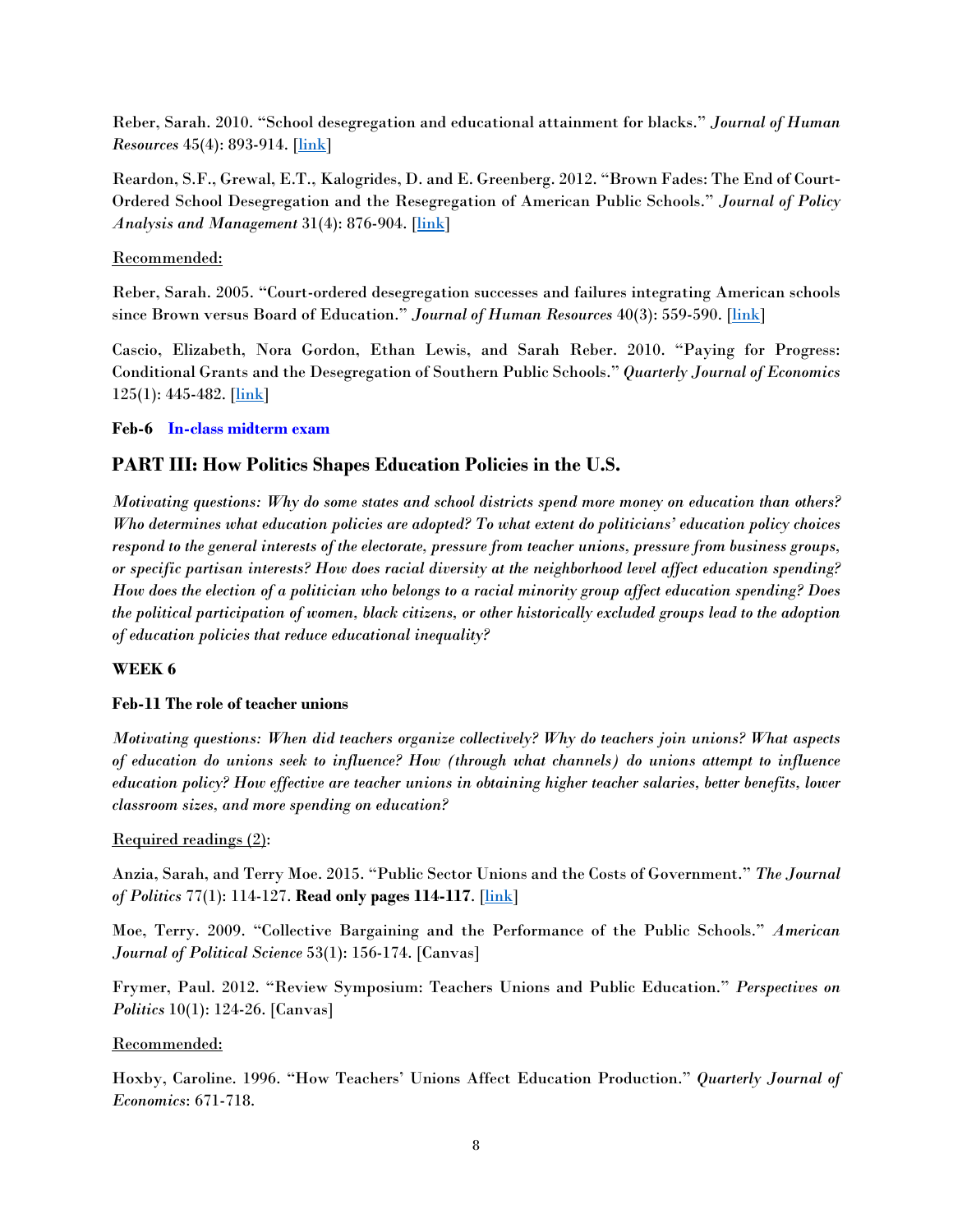Flavin, Patrick and Michael Hartney. 2015. "When Government Subsidizes Its Own: Collective Bargaining Laws as Agents of Political Mobilization." *American Journal of Political Science* 59(1):896- 911.

Henig, Jeffrey, Melissa Lyon, and Sarah Anzia. 2019. "After the Teacher Walkouts." *Education Next* Winter: 52-60.

### **Feb-13 The role of teacher unions (cont.)**

*Motivating questions: When did teachers organize collectively? Why do teachers join unions? What aspects of education do unions seek to influence? How (through what channels) do unions attempt to influence education policy? How effective are teacher unions in obtaining higher teacher salaries, better benefits, lower classroom sizes, and more spending on education?* 

### Required readings (2):

Paglayan, Agustina. 2019. "Public-Sector Unions and the Size of Government." *American Journal of Political Science* 63(1): 21-36. [\[link\]](https://docs.wixstatic.com/ugd/a763a0_3703edea889f4b19bd0686a293369b28.pdf)

McAlevey, Jane. 2020. "The Los Angeles Teachers' Strike Is a Master Class in Using Unions to Secure Progressive Wins." *Stanford Social Innovation Review*. [\[link\]](https://ssir.org/articles/entry/the_los_angeles_teachers_strike_is_a_master_class_in_using_unions_to_secure_progressive_wins)

## Recommended:

Lovenheim, Michael. 2009. "The Effect of Teachers' Unions on Education Production: Evidence from Union Election Certifications in Three Midwestern States." *Journal of Labor Economics* 27(4):525-587.

Miller, Berkeley, and William Canak. 1988. "The Passage of Public-Sector Collective Bargainig Laws: Unions, Business and Political Competition in the American States." *Political Power and Social Theory* (7):249-292.

---- 1991. "From "Porkchoppers" to "Lambchoppers": The Passage of Florida's Public Employee Relations Act." *ILR Review* 44(2):349-366.

---- 1995. "Employers' Reactions to Public Employee Unionism, 1965-1975." *J. Collective Negotiations* 24(1):17-36.

## **WEEK 7**

### **Feb-18 The political history of U.S. public schooling**

*Motivating questions: What explains why elementary education during the 19th century expanded more in the North than in the South? What were the goals of mass schooling? What explains the expansion of high schools in the early-20th century? How did (a) European immigration, (b) ethnic, racial, and religious diversity, (c) aggregate income, and (d) economic inequality affect governments' incentives and ability to provide education? When and why did educational governance in the U.S. take the form of a decentralized system with power concentrated at the school district and state levels?*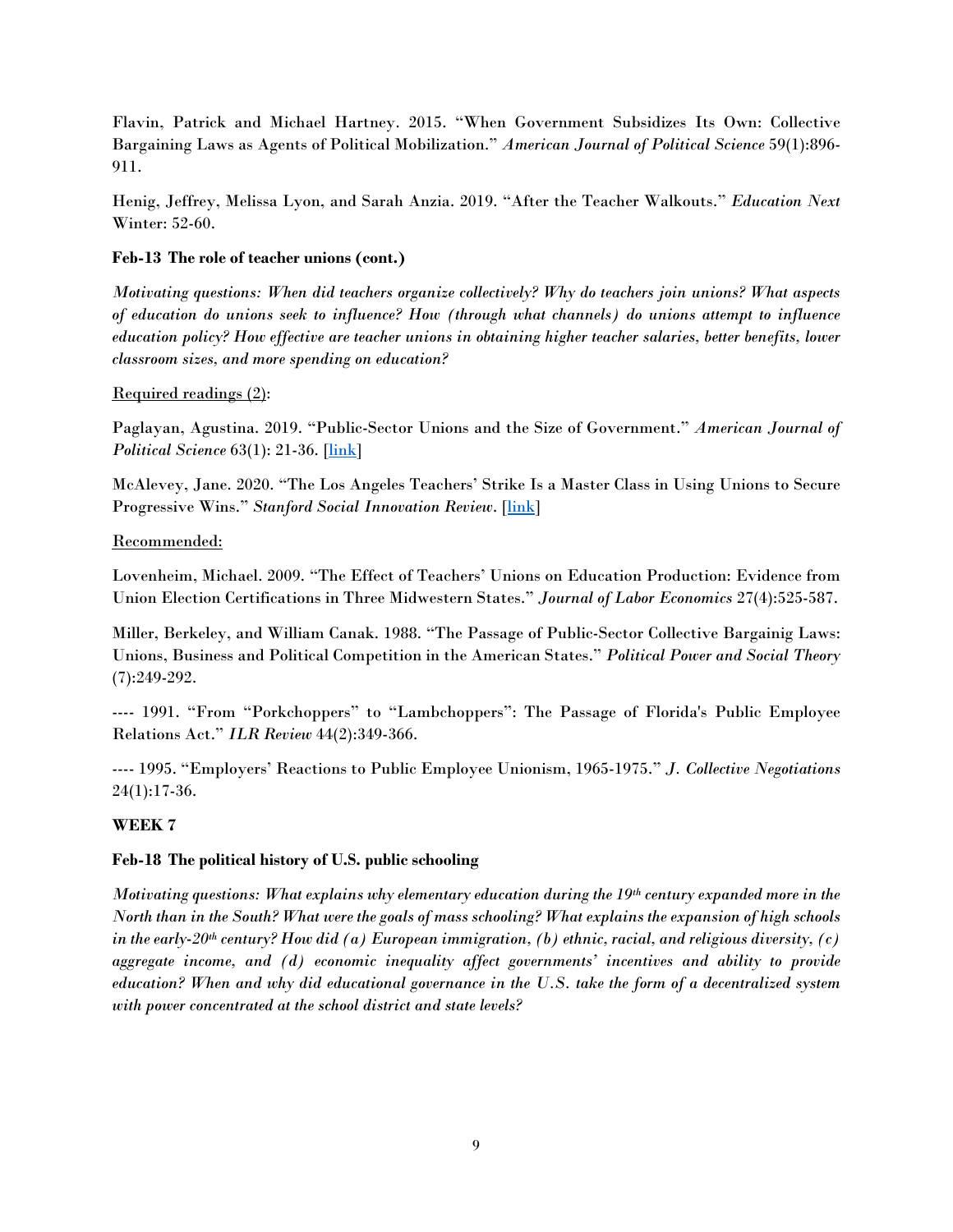#### Required readings (4):

Kaestle, Carl. 1976. "Between the Scylla of brutal ignorance and the Charybdis of a literary education: Elite attitudes toward mass schooling in early industrial England and America." *Schooling and Society: Studies in the History of Education*. [Canvas]

Tyack, David. 1974. *The one best system: A history of American urban education*. Harvard University Press. Part II. [Canvas]

Bandiera, Oriana, Myra Mohnen, Imran Rasul, and Martina Viarengo. 2015. "Nation‐Building Through Compulsory Schooling During the Age of Mass Migration." *The Economic Journal* 129: 62- 109. **Read only pp. 62-70**. [Canvas]

Goldin, Claudia, and Lawrence Katz. 1999. "Human Capital and Social Capital: The Rise of Secondary Schooling in America, 1910 to 1940." *Journal of Interdisciplinary History* XXIX 29:683-723. **Read pp. 1-19 and pp. 25-27; skip the section "Who Gained from the High School Movement in Iowa, c. 1915?"** [\[link\]](https://scholar.harvard.edu/files/goldin/files/human_capital.pdf)

### **Feb-20 The role of elections and public opinion**

*Motivating questions: Are education policies representative of the preferences of voters? Is the level of education spending at the school district level consistent with what voters in that district would want?* 

### Required readings (3):

Berkman, Michael, and Eric Plutzer. 2005. *Ten Thousand Democracies: Politics and Public Opinion in America's School Districts*. Washington, D.C.: Georgetown University Press. Chapters 1 and 3. [Canvas]

Cheng, Albert, Michael B. Henderson, Paul E. Peterson and Martin R. West. 2018. "Public Support Climbs for Teacher Pay, School Expenditures, Charter Schools, and Universal Vouchers." *EducationNext*. [\[link\]](https://www.educationnext.org/public-support-climbs-teacher-pay-school-expenditures-charter-schools-universal-vouchers-2018-ednext-poll/) **–** *Pay special attention to the graphs*

### Recommended:

Murillo, Maria Victoria. 2012. "Review Symposium: Teachers Unions and Public Education." *Perspectives on Politics* 10(1): 134-36. [Canvas]

Anzia, Sarah. 2012. "The election timing effect: Evidence from a policy intervention in Texas." *Quarterly Journal of Political Science* 7(3): 209-248. [\[link\]](https://gspp.berkeley.edu/assets/uploads/research/pdf/Anzia_Texas_1_16_12.pdf)

Anzia, Sarah. 2011. "Election timing and the electoral influence of interest groups." *The Journal of Politics* 73(2): 412-427. [\[link\]](https://www.journals.uchicago.edu/doi/pdfplus/10.1017/S0022381611000028)

### **WEEK 8**

**Feb-25 No class**

### **Feb-27 The role of women's political participation**

*Motivating questions: Are education policies representative of the preferences of voters? How does recognizing women's right to vote affect the level of education spending? What might explain this effect? How does the enfranchisement of women affect the educational disparities between whites and blacks?*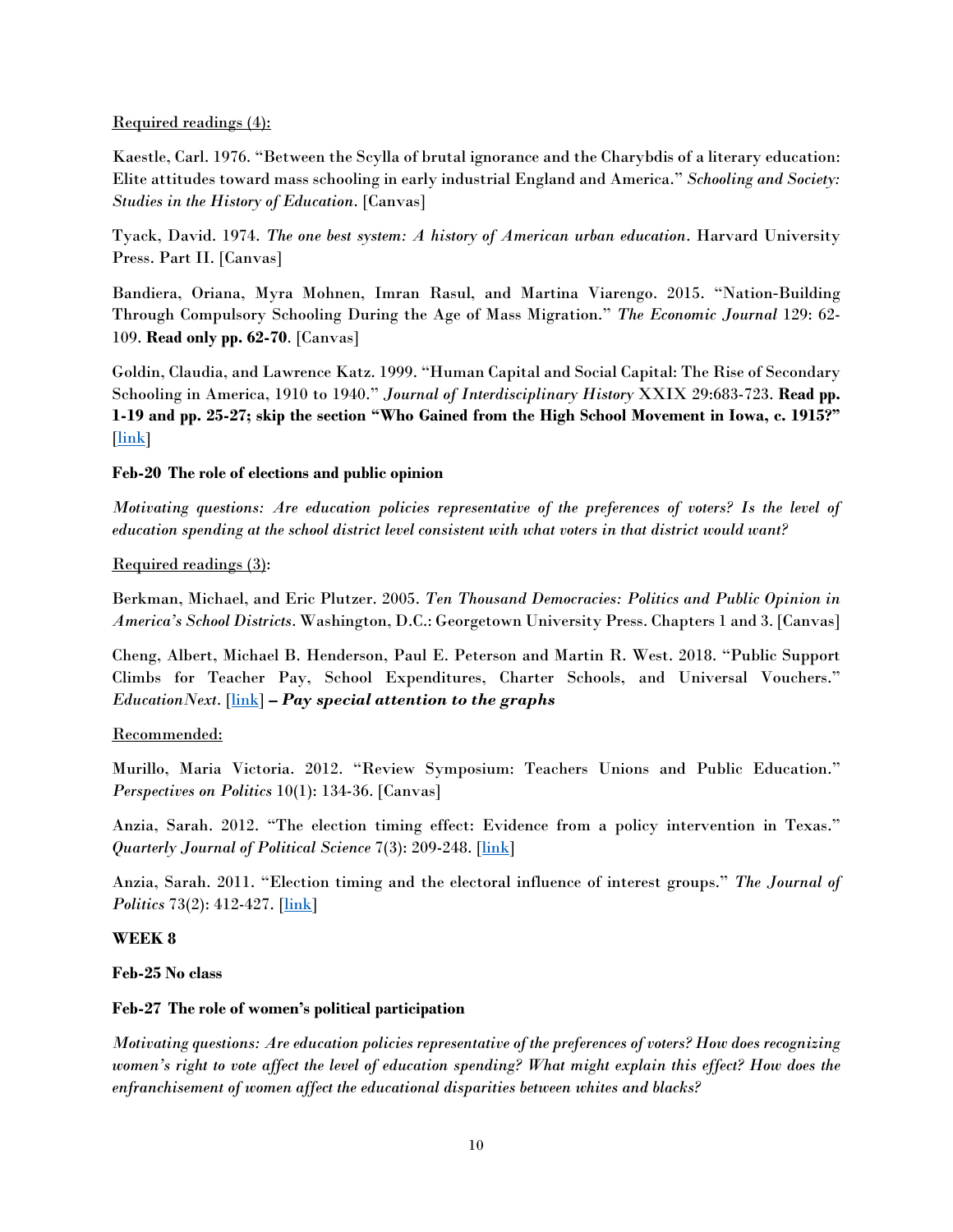#### Required reading (1):

Carruthers, Celeste K., and Marianne H. Wanamaker. 2015. "Municipal Housekeeping: The Impact of Women's Suffrage on Public Education." *Journal of Human Resources* 50(4): 837-872. [\[link\]](https://muse.jhu.edu/article/597479/pdf)

#### **WEEK 9**

### **Mar-3 The role of African Americans' and Latinos' political rights & the role of racial diversity**

*Motivating questions: Are education policies representative of the preferences of voters? Do voting restrictions designed to disenfranchise racial minorities affect the level of education resources in communities with a high proportion of racial minorities? Does recognizing racial minorities' legal right to vote affect the level of education resources that governments allocate to communities with a high proportion of racial minorities? What might explain this effect? Does racial heterogeneity among the electorate and in local government councils promote or hinder the provision of education?* 

### Required readings (2):

Cascio, Elizabeth, and Ebonya Washington. 2014. "Valuing the Vote: The Redistribution of Voting Rights and State Funds following the Voting Rights Act of 1965." *The Quarterly Journal of Economics*  $129(1): 379-433.$  [ $\underline{link}$ ]

Tabellini, Marco. 2018. "Racial Heterogeneity and Local Government Finances: Evidence from the Great Migration." MIT Working Paper. [\[link\]](https://economics.mit.edu/files/13074)

### Recommended:

Suresh Naidu. 2012. "Suffrage, Schooling, and Sorting in the Post-Bellum U.S. South." NBER Working Paper No. 18129. [\[link\]](http://tuvalu.santafe.edu/%7Esnaidu/papers/suffrage_sept_16_2010_combined.pdf)

Beach, Brian, and Daniel B. Jones. 2017. "Gridlock: Ethnic Diversity in Government and the Provision of Public Goods." *American Economic Journal: Economic Policy* 9(1): 112-36. [\[link\]](http://bbbeach.people.wm.edu/Publications/2017_Gridlock_AEJP.pdf)

**Mar-5 In-class exercise**

### **WEEK 10**

### **Mar-10 The role of political parties, business groups, and philanthropies**

*Motivating questions: (1) on* **political parties***: Does the partisan composition of local school boards (i.e., whether board members are Republican, Democrat, etc.) affect the level of racial segregation in a school*  district? Does it affect the level of economic segregation in the district? (1) on **business groups and philanthropies***: How have conservative groups tried to limit teacher unions' power? Have they been successful? How have philanthropies sought to influence education policy? Have they been successful?*

### Required readings (3):

Macartney, Hugh, and John Singleton. 2018. "School Boards and Student Segregation." *Journal of Public Economics* 164: 165-182. [\[link\]](https://hughmacartney.com/MacartneySingleton2017.pdf)

Hertel-Fernandez, A. 2018. "Policy Feedback as Political Weapon: Conservative Advocacy and the Demobilization of the Public Sector Labor Movement." *Perspectives on Politics* 16(2): 364-379. [\[link\]](https://csap.yale.edu/sites/default/files/files/apppw_2_22_17.pdf)